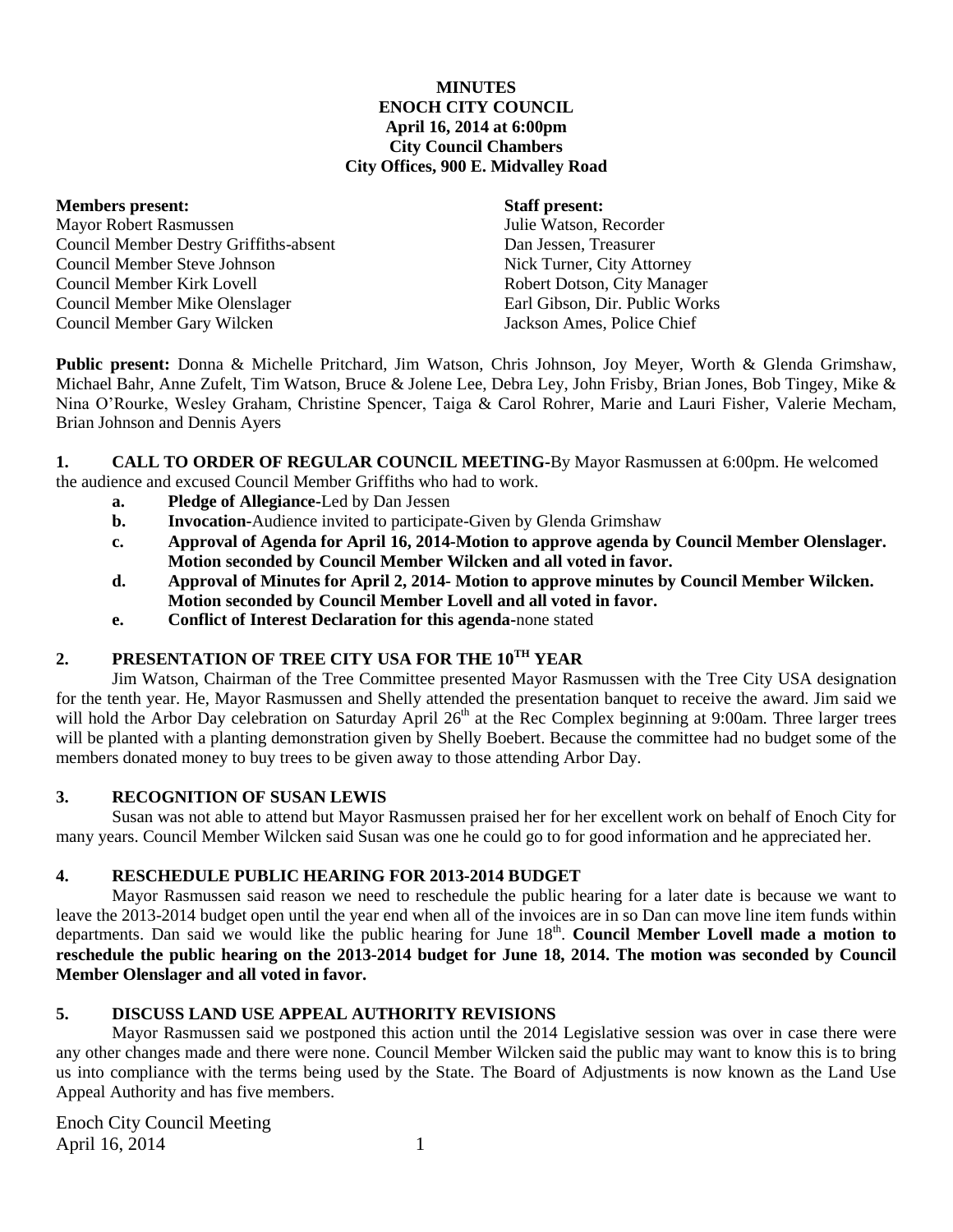## **6. ORDINANCE NO. 2014-04-16 AN ORDINANCE TO APPROVE AND ADOPT CHANGES TO THE ENOCH CODE OF REVISED ORDINANCES, PART 12-120 THRU 12-129, LAND USE APPEAL AUTHORITY**

Mayor Rasmussen asked for a motion**. Council Member Olenslager made a motion to approve Ordinance No. 2014-04-16, an ordinance to approve and adopt changes to the Enoch Code of Revised Ordinances, Part 12-120 thru 12-129, Land Use Appeal Authority. The motion was seconded by Council Member Wilcken and a roll call vote was held as follows:**

| <b>Council Member Griffiths-absent</b> | <b>Council Member Olenslager-yes</b> |
|----------------------------------------|--------------------------------------|
| <b>Council Member Johnson-yes</b>      | <b>Council Member Wilcken-yes</b>    |
| <b>Council Member Lovell-yes</b>       | <b>Motion passed unanimously</b>     |

#### **7. DISCUSSION OF CIB FUNDING FOR NEW WELL AND IMPACT FEE ANALYSIS**

Mayor Rasmussen asked City Manager Dotson to explain. He said in order to be able to apply for this funding we are required to hold a public hearing. The most important items are the new well and a new impact fee analysis. Because State law changed we need to update our impact fee study and he gave more details adding that our fees are not in compliance at this time and we have to do a new analysis to comply with State law. CIB funding allows grants for planning and the impact fee analysis is a planning tool. Mayor Rasmussen asked about the source of CIB funds and City Manager Dotson said the funds come from mineral rights leases for which fees are paid and also from actual payments for minerals extracted in Utah. As leases may be limited in the future this funding source could start to dwindle but they do have funds available now. There was a brief discussion of the cost of the study which could be \$30 to \$80 thousand. If we are able to use the engineering firm that did the CFP (Capital Facilities Plan) the cost could be reduced because they have the data on file already. The new well funding will be \$250,000 or more. We are at 117% of water pumping capacity. When we have 17% growth we will be at capacity for fire flows and home usage. We have a few options for funding available to us.

- Option 1-Use funds from water impact fees noting that we need to reserve funds for our bond payment too as that comes out of impact fees.
- Option 2-Use the general savings account which has funds from all departments for "one time" purchases and we could transfer \$250,000 to the water company. That would mean we have no payments but then the savings are depleted for a while.
- Option 3-The water company could borrow from the sewer company as they turn a profit and have money in savings. We paid off a small sewer bond and have been accruing funds since then. We do have to reserve funds for the Wastewater Treatment Plant expansion however that would keep the lending "in house" and we would pay ourselves back.
- Option 4-Apply to CIB for funding with a loan rate of 1½ %. As a city we do not qualify for a grant because we don't charge enough for our water and we don't have enough debt. It is ironic that if you are in trouble then they give you the grant money. We have a good credit rating and they have money to lend but that means we have to fit another payment into an already tight budget. We may need to increase water rates sooner rather than later. One other option on the table is a local well driller would like to do the work for us in trade for an old irrigation well we do not use. We would structure the transactions separately, i.e. pay him for the work and he would pay us for the well.

We have been talking about this for two years now. Council Member Wilcken asked if we need to decide anything tonight. City Manager Dotson said we only have to meet the requirement to hold the public hearing. We can't even apply for the funds unless we have held the public hearing and we want to keep that option open. We have discussed several options for the public to comment on.

### **8. CIB (COMMUNITY IMPACT BOARD) PUBLIC HEARING**

Mayor Rasmussen asked for a motion to enter the public hearing. **Council Member Olenslager made a motion to enter the public hearing regarding CIB funding. The motion was seconded by Council Member Johnson and all voted in favor.**

Mayor Rasmussen invited the public to comment on CIB or any method of funding as we just discussed.

## **There were no comments.**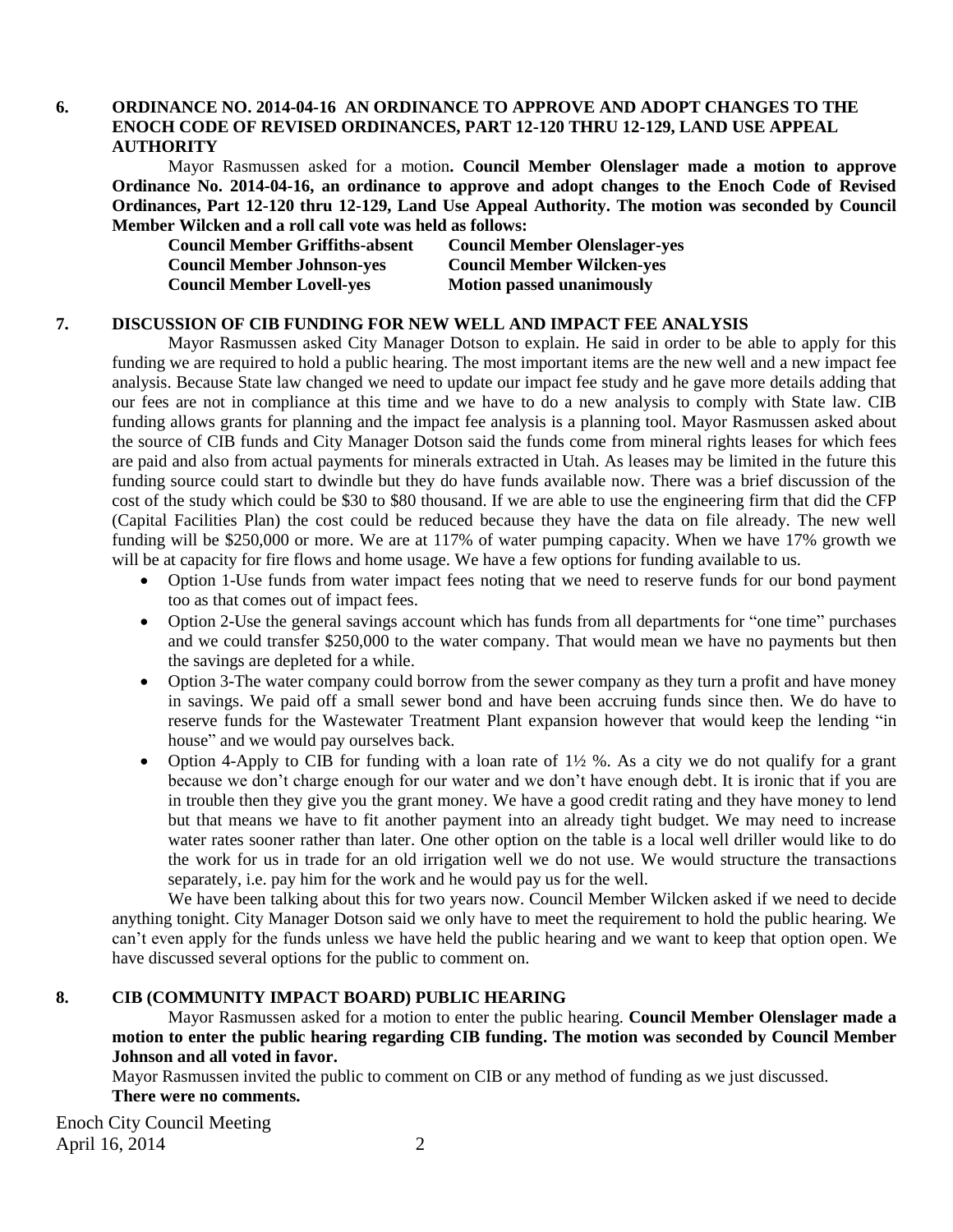Mayor Rasmussen asked for a motion to end the public hearing. **Council Member Johnson made a motion to end the public hearing. Motion was seconded by Council Member Lovell and all voted in favor.**

#### **9. BUDGET DISCUSSION FOR 2014-2015 BUDGET**

Mayor Rasmussen said he would like to get a feel from the Council what direction they want to go for next year's budget. This is not a binding vote. Assistant City Attorney Nick Turner said he talked with City Attorney Kuhlmann about this and a straw poll is probably not the best way to do it. He said it would be better to just ask each Council member what they think and get an answer out loud.

City Manager Dotson asked Dan to explain the time line we got from the State Tax Commission regarding when a tax increase would take effect should the referendum vote pass. Dan said this process is very complex and they spent hours looking at State Code and on the phone with the State Tax Commission. In some ways Enoch was the "guinea pig" that caused the State Legislature to fix a lot of problems with the law regarding referendums. Dan said we created a timeline to illustrate this graphically and he explained as City Manager Dotson drew it on the whiteboard. (See timeline attached to the minutes) Dan explained about the legal certified tax rate saying when voted on in 2014 if the tax increase is passed the funds would not come to the City until 2016. The 2014-2015 proposed budget calls for an approximate tax increase of 55%. If passed by the Council that becomes the new certified tax rate and will be the rate billed to the property owners regardless of the outcome of the referendum. If the voters decide in favor of the referendum tax increase, that becomes the certified rate for the following budget in 2015-2016 and property owners will pay that rate in November of 2015. If the referendum does not pass then it goes away. If we pass the proposed tax increase in the 2014-2015 budget and then the referendum tax increase passes, it takes effect in 2015 for the 2015-2016 budget year. Dan said he verified this information very specifically with the State Tax Commission. On May 13<sup>th</sup> the changes to referendum law will be signed by the Governor and will be in effect.

City Manager Dotson said Council Member Griffiths wanted to be in on the discussion so he will try to get him on the phone as he is working tonight.

Council Member Olenslager said he thinks we should move ahead with the proposed budget and he is in favor of going thru Truth in Taxation again to propose the smaller tax increase and abandon the bigger one. He said he would also be in favor of balancing the budget out of savings until the referendum vote is decided.

Council Member Johnson said he has friends in this room on both sides of the issue and he is troubled. Throughout the campaign he cited the proper role of government and there are some things government should not be involved in. He has been receiving emails telling him to change his opinion and he believes the former City Council voted the way they truly believed was right even though the public was not always in favor. He still believes there is a proper role of government and has studied it more since being elected. He is not against changing his mind if it is based on good principles and information. As he looks at history things were based on sound reasoning and principles and not just the whim of the people. He said sometimes we should stand alone for what is right and not be swayed by public opinion. He said he still sees items in the proposed budget that are not within his idea of the role of government and that is where he stands.

Council Member Lovell said he tends to disagree with Council Member Johnson but does not want to debate him on this as they come from the same point of view. Towns are run thru the consent of the governed and everyone has to decide what is conferred on government to oversee and manage with the public's money. We have been entrusted to spend wisely. Also residents have expectations of what services they get from the City and costs for everything have gone up. In almost every meeting some members of the public are opposed and the City Council has to decide. When we were elected the public conferred it on us to pay for things with City funds and to have an understanding of the principals involved in running the City. Do we live where government does nothing for the people but the basics only or do we live where we have the opportunity to build parks and maintain comforts and services while building a community? We have a disagreement on the size and scope of those things. He feels we are in a position where we have invested in our community and we should keep it up. Keep the parks, the library and the street lights on. These things cost more than we have in our current revenue stream due to inflation. We should not cut staff or the City's ability to maintain the City and pay our bills. He has no problem with the tax rate going up to balance the budget or would be fine to use savings to maintain the status quo for another year until we know the outcome of the vote.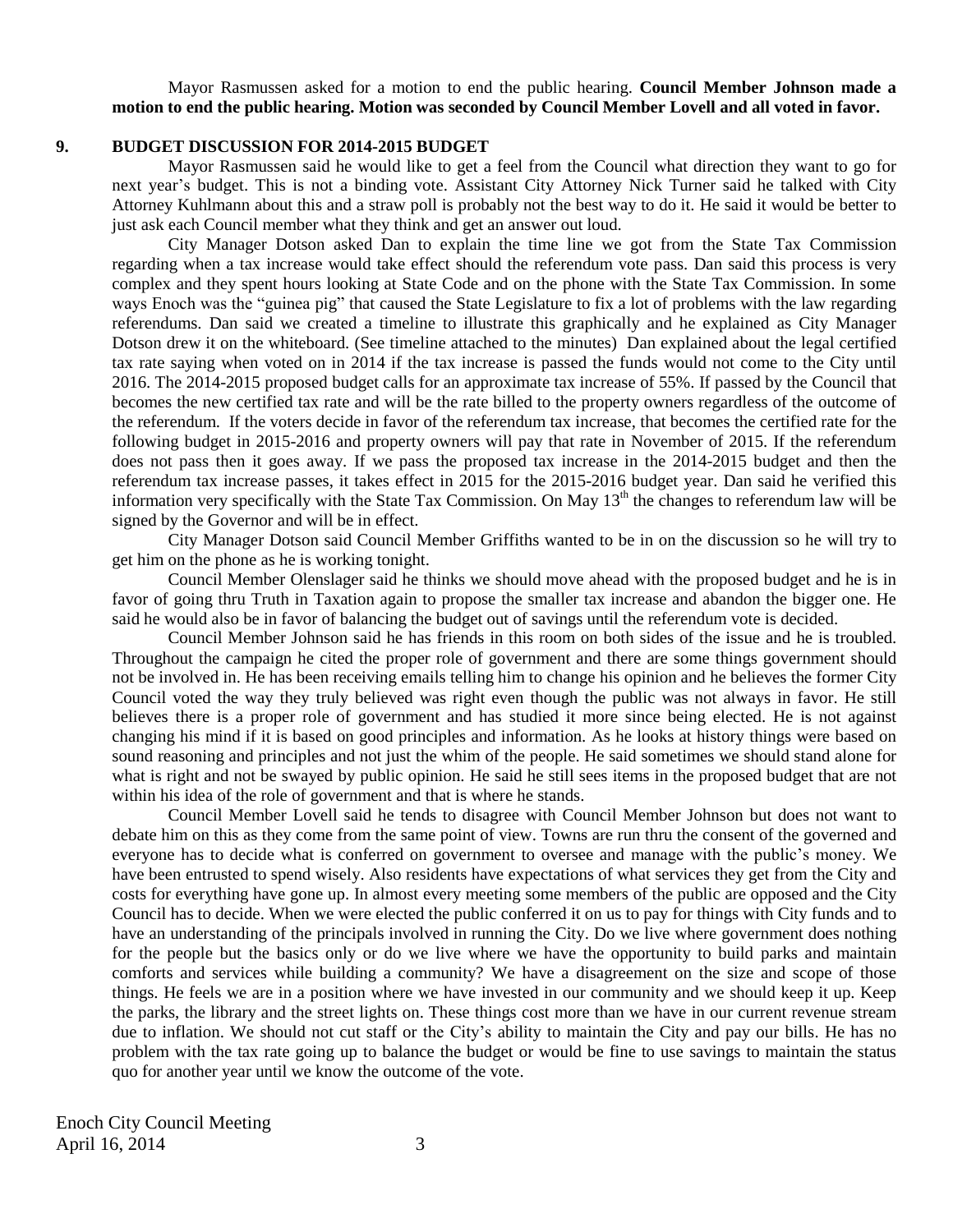Council Member Wilcken said he doesn't think anyone takes this lightly. He has wrestled with it and said he is against a tax increase.

Mayor Rasmussen said he is hearing two are for it and two are against any tax increase. He said in talking to Council Member Griffiths earlier that he said he thought there was more to be cut but he was not totally against a tax increase. The discussion tonight is not binding. In order for us to put together a budget we need to know the specific cuts you would make to the budget. We have to have a proposed budget by the next meeting. Council Member Wilcken said he is not prepared tonight to give specific cuts and would like to hear from Council Member Griffiths. Mayor Rasmussen asked the Council Members if they are able to come into the office one at a time to go over cuts they want to suggest. The time frame is tight and this has to happen quickly so there is time to prepare the budget, notice the public hearing and meet the State deadline.

Council Member Wilcken said we talked about the \$60,000 for drainage coming off. Council Member Lovell said that reneges on previous agreements we made to the public to improve storm drainage. Council Member Wilcken said we are doing the NRCS project to improve drainage so we can save that line item for smaller drainage projects this year and not be going back on promises. Council Member Johnson said he has a few things to cut the \$150,000 shortfall adding he wants to make long lasting cuts. He said the fireworks were put back in the proposed budget at \$7,000 and that can be cut again. He questioned the Economic Development budget saying freedom will attract business so we can cut \$2,000 there. \$500 a year for the Christmas party can go. \$300 for the 4<sup>th</sup> of July race can go. The library is \$41,200 and we work with the County and State on that but maybe we could cut it. Council Member Wilcken confirmed we own the building but contract with the State on staff and materials and can terminate the contract with 30 day notice. The Friends of Library exists and perhaps they could open the library on a volunteer basis. City Manager Dotson said he met with the State Director and if the \$41,200 goes they will pull out and they own all of the library materials. The State funds the bulk of the costs and if we or the county were to pull out they would have to pull out taking the contents of the library with them.

Council Member Griffiths was contacted by phone. He said he would like to see how we can cut before we implement any tax increase. Mayor Rasmussen asked if he had any specifics tonight and he did not other than wondering if the library is expendable or could be run by volunteers

Council Member Johnson went on with ideas for cuts. His point was it is not appropriate for government to provide entertainment for people. He said liquor enforcement is \$3500 and is grants for school presentations like DARE. He said he thinks that only tends to increase the use of drugs and alcohol and that education is the role of parents so cut that. The Easter Egg hunt is \$300 so cut that. People can do that on their own if they want it. We could turn off half of the street lights. Cut out the crossing guards and have parents and volunteers do that. Building inspections could be cut by half. It was noted many items like building inspections have income associated with them so that has to be considered. Dan said the income is in charges for services. \$33,300 is revenue from permits and inspections and we also contract with others to do that service for them. We would lose the revenue but still have costs because we would have to contract it out. Council Member Johnson said he would consider that. He went on to say the recreation amount is \$5650 adding again that it is not good for government to provide recreation. We could cut \$5650 there adding Garden Park people will mow their own park to save money. We could save money by getting a local attorney who does not have to charge to come here. Council Member Olenslager said that position was selected from proposals and our current attorney had the best price. Council Member Johnson said h**e** has been studying national statistics and it is his understanding that one police officer per 1000 residents is in question nationwide so maybe we could let one officer go to balance things out and that might be enough cuts to balance. He said according to the internet we are in the top few of safe cities and we talk about the need for more patrolling at night but we are a safe city. We could cut the \$4000 to increase PD coverage at night. Chief Ames said we are covered 24/7 but they are only there until 3am or 6am depending on the weekday. Council Member Johnson added we should cut out business and dog licensing. Mayor Rasmussen suggested he get a list of his proposed cuts to Dan.

Council Member Wilcken said nothing about this is easy and he understands that. He would like to cut one officer and reduce services. He would also like to cut animal control adding he may be called an animal hater but they take care of animals people are not taking care of and we are paying \$100K for that service. We could also consider contracting out the building inspections.

Mayor Rasmussen recapped saying we will have Dan put together a budget with some of the proposed items talked about tonight. Dan asked if what they want is a counter budget to what the Mayor has proposed.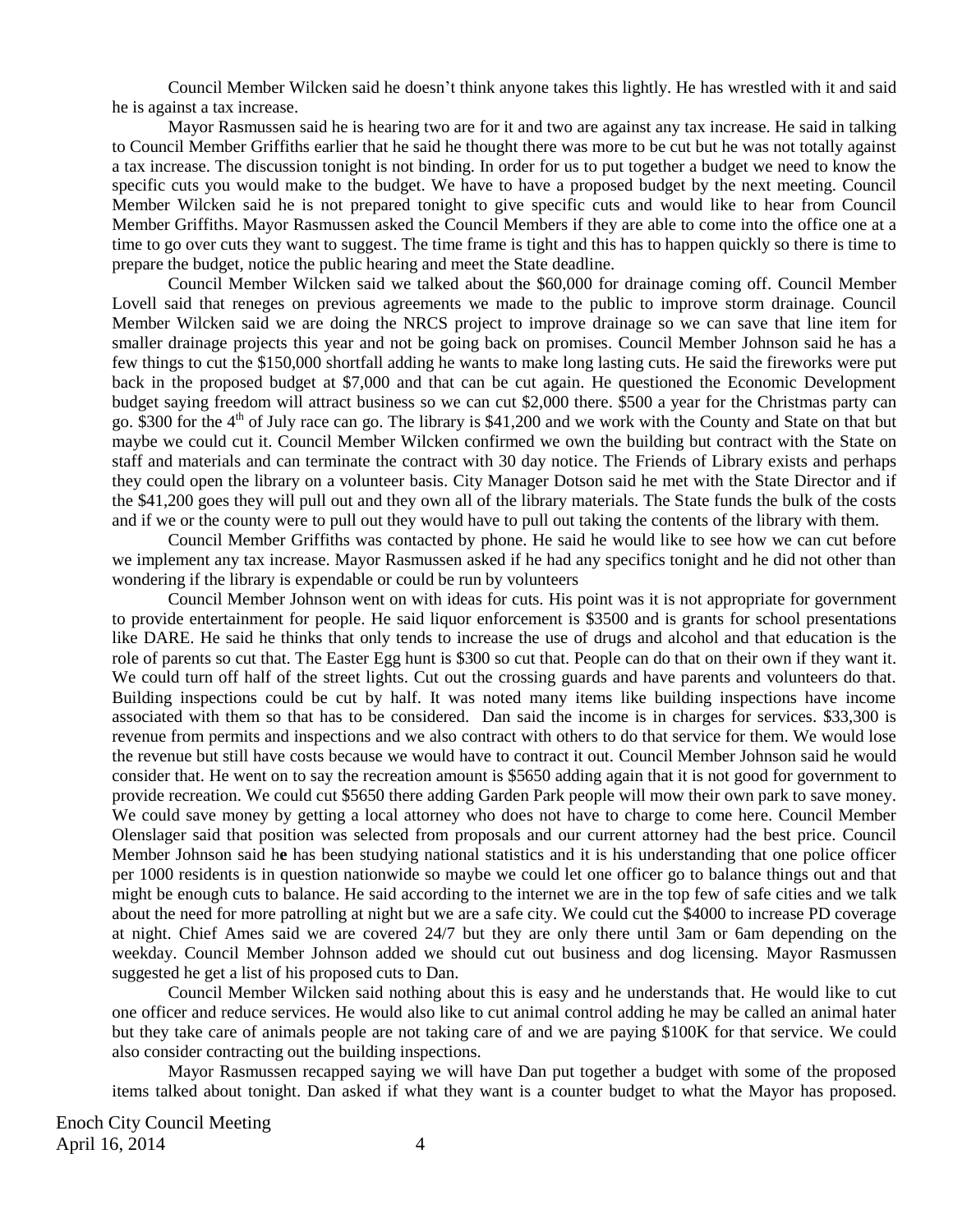They have each proposed a set of ideas and he questioned how they want him to go about it. Mayor Rasmussen said use his budget as a template showing the cuts. Dan added Council Member Johnson talked about some very in depth items affecting revenues and that has inherent issues in preparing a counter budget. Council Member Wilcken said one challenge is to get correct information. If we wanted to contract out the Building Department how do we get a bid? Dan said he needs a good plan. A few ideas were discussed including holding an extra work meeting but that was not scheduled. Mayor Rasmussen said Dan needs to have more than what they are saying tonight. May  $7<sup>th</sup>$  is when we need a tentative budget. We could try to create something with this input and then the Council will decide which budget to move forward. The Council was good with that idea. Mayor Rasmussen said if the citizens vote to raise taxes we won't get that revenue until 2016 and we have to pass this 2014-2015 budget by mid-June.

Council Member Olenslager said why make drastic cuts now since we don't know how the vote will go. It would be a mistake to gut things as some will never be able to be reconstituted like the library services. Council Member Johnson said he thinks we should cut it all. We have been conservative on this City Council and we shouldn't offer services that are frills. Council Member Olenslager said we started Truth in Taxation last year so we could stop the bleeding. We still have savings to cover us and we can use that money to pay for services until the vote. Dan concurred we could hold the line for two years. He gave the analogy we are like an old retired couple on a fixed income that owns their home and has no debt. Costs are going up with inflation and we are we sound but we can hear the wind blowing and we have to do something about it. Do we cut the cable bill? We have already done that and then some. We have no general obligation debts; just enterprise fund loans. The budget is not balanced and is bleeding every year and that is the "state of the City". There are two solutions; raise taxes or cut spending. Those who want to cut believe many services are frills and that is what it comes down to. It is a no win situation when you pit ideology against what residents have enjoyed and expect in services. Mayor Rasmussen asked the Council Members if they will commit to meet with Dan this week and they said they would. There was no other action taken tonight.

**10. PUBLIC COMMENTS-**Mayor Rasmussen invited the public to comment asking them not to be argumentative and reminding them there will be public hearing on the budget at a later date so use this time to comment on other things.

Christine Spencer said she was confused about when she was supposed to comment in the CIB public hearing. She asked about the four choices for funding the new well adding she liked the option to trade an old well for the drilling work. City Manager Dotson said he would print the options for her if she would contact him later. She said she heard someone talking about animal control being combined with another agency and she thinks we should consider that option.

Worth Grimshaw said he would like to read a prepared statement and would give a copy of it to the recorder for the minutes. He read his statement which is attached to these minutes.

Brian Johnson asked City Manager Dotson about volunteer help wondering if we ever got anyone to clean up the community orchard. He brings that up because people say they will volunteer and no one ever really does. When Council Member Johnson says "volunteers will do the job of mowing in the parks" what does that mean. They will not do it unless you pay them. Be careful with the concept of volunteers because it does not happen.

Taiga Rohrer said the budget got laid out tonight and those that supported the referendum and are against the 113% tax increase are now left with a choice of 55% tax increase. Two Council Members look at balancing the budget by cutting. One Council Member displays that he has no respect for anyone and he is angry about that. It is deceitful moving up the vote on the referendum and that was a bad thing to do. There were mistakes on the City's part on the referendum and now we are stuck with the ballot language and it should not happen like that. If people won't volunteer to do some work why should residents pay the City to do the work?

Michael Bahr said he has lived here 15 years and loves it. He is grateful for all the work and time given by City staff and elected officials. Like everyone he is busy and has elected our representatives to do the dirty work and make the hard decisions to take care of the City. He, unlike the last person commenting, thinks it is an honor to pay taxes for the services we receive and he is glad some Council Members are standing up for his interests. We want to get the services and quality of life that bring us together as a community and we pay for with our taxes. He would not like to see the crossing guards be a volunteer position because volunteers are unreliable. Garden Park will not be mowed if volunteers are expected to do it. The tax increase is not exorbitant and it is the proper role of government to provide the services we have. We elected them to use leadership to create a budget and decide what is appropriate. He does not think it is the public's job but staff and elected official's job to do that and he is really grateful for the job they do. He is an angry moderate and this show of